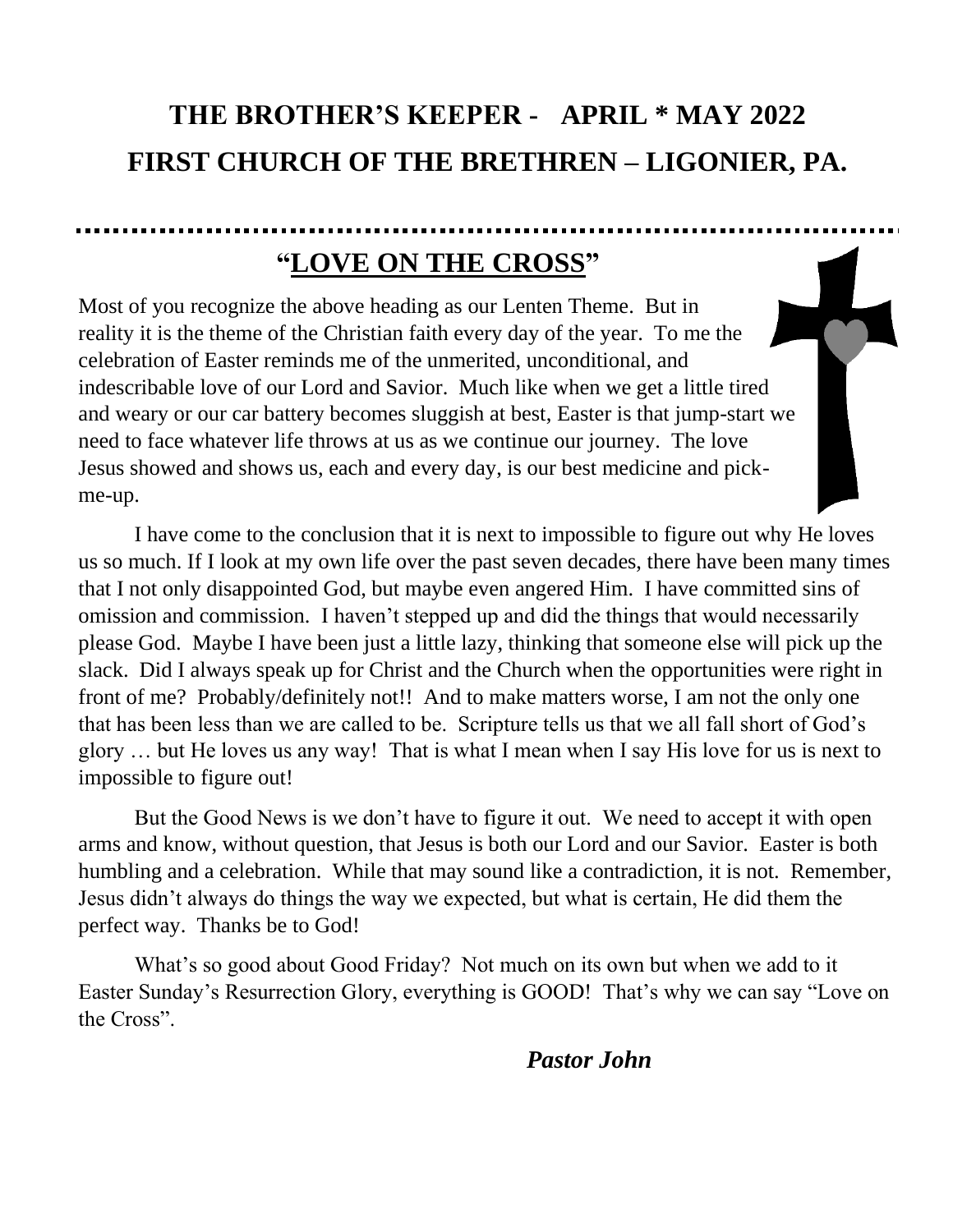**"He lives, He lives, Christ Jesus lives today! He walks with me and talks with me along life's narrow way. He lives, He lives, salvation to impart! You ask me how I know He lives? He lives within my heart." (From Hymn No. 220 – "He Lives")**

## **CHRISTIAN EDUCATION NEWS**

## **SUNDAY SCHOOL – 9:30AM – CLASSES FOR ALL AGES**

### **THERE ARE TWO SUNDAY SCHOOL CLASSES FOR CHILDREN** – The **PRE-**

**SCHOOL** class (led by Sheri Wedge and Susan Shaffer meets in the Nursery. The **ELEMENTARY CLASS** (led by Stacey Knupp, Darlene Rummel, Lori Crawford, and special helper Billy Crawford) meets downstairs in the room outside the Fellowship Hall. **A NEW CLASS JUST STARTED FOR CHILDREN IN 4TH GRADE AND OLDER …** Led by Kara Boyd, this class is

meeting upstairs from the Sanctuary. Curriculum has been purchased and the children had their first Sunday School session. Please keep Kara and the children in prayer. **IT'S ALSO A JOY** that several of our children have participated in the Worship Service by reading the morning Scripture Lesson. Quinn played the piano for Worship. What a joy!

**"Turn your eyes upon Jesus, look full in His wonderful face, and the things of earth will grow strangely dim in the light of His glory and grace." (Hymn #335)**

**\*\*\*\*\*\*\*\*\*\*\*\*\*\*\*\*\*\*\*\*\*\*\*\*\*\*\*\*\*\*\*\*\*\*\*\*\*\*\*\*\*\*\*\*\*\*\*\*\*\*\*\*\*\*\*\*\*\*\*\*\*\*\*\*\*\*\*\*\*\*\*\*\*\*\*\*\*\*\*\***

**THE ADULT SUNDAY SCHOOL CLASS** led by Ed Wedge, meet in the Fellowship Room. Currently they are studying: **A Guide for Biblical Studies – "Life In Christ"** Make attending Sunday School and Worship a priority for you and your family. You will be blessed. Hope to see you Sunday at 9:30am!





**… AND THERE'S MORE** - Join our mid-week adult Bible Study led by Pastor John. All participate by reading Scripture and sharing their thoughts and ideas on the Scripture. This adult group meets in the Fellowship Room on Wednesday from **6:30pm – 7:30pm**. So far, we've

studied the Book of Revelation, James, Isaiah and now our study is on the Book of Acts. It's [a very in](https://creativecommons.org/licenses/by-nc/3.0/)formal group of adults who enjoy getting together to study and learn more about God's Word. Please join us!

## **NEW MESSAGES ON OUR CHURCH SIGN**

**"Tomorrow wouldn't be the same without you."**

**"The Grace of our Lord was poured out on me abundantly." I Timothy 1:14**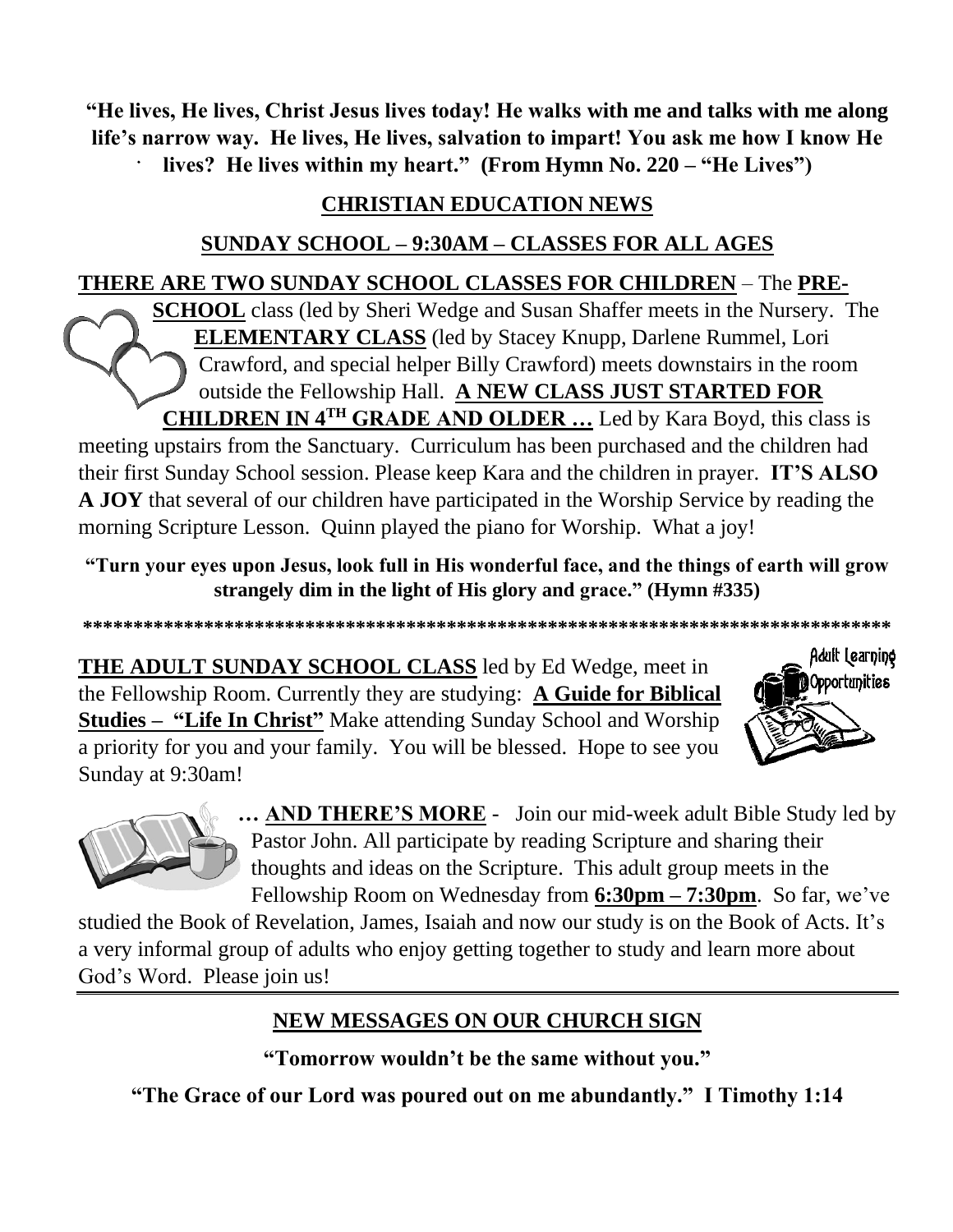**\*\*\* CHURCH FAMILY NEWS \*\*\***

**LITTLE KHLOE JAMES RHODES** was dedicated to the Lord during the morning Worship Service on Sunday, March 6, The proud parents are Amanda (Knupp) and Kenneth Rhodes. The proud Grandparents are Stacey and Paul Knupp and Gary and Carlene Rhodes. And Little Khloe's Great Grandma Sherry Boyd and Great Great Aunt Cass Shadron were there too! Other family members attending to show their support were Stacey's sisters and spouses and families ... and the congregation. Please keep this beautiful family in your prayers.

#### **"Train up a child in the way he should go, and when he is old he will not depart from it." Proverbs 22:6**

\*\*\*\*\*\*\*\*\*\*\*\*\*\*\*\*\*\*\*\*\*\*\*\*\*\*\*\*\*\*\*\*\*\*\*\*\*\*\*\*\*\*\*\*\*\*\*\*\*\*\*

## **PLEASE REMEMBER CASEY ZELENAK AND DOUG KWAK** in

prayer as they became Mr. & Mrs. Doug Kwak on Saturday, March 19, at the Ligonier First Church of the Brethren. What a joy that day was for them, their families, friends, the Church family and all who attended. Our sanctuary was packed!

**"And the Lord God said, 'It is not good that man should be alone; I will make him a helper comparable to him ... Therefore, a man shall leave his father and mother and be joined to his wife, and they shall become one flesh." Genesis 2:18 & 24**

 **\*\*\*\*\*\*\*\*\*\*\*\*\*\*\*\*\*\*\*\*\*\*\*\*\*\*\*\*\*\*\*\*\*\*\*\*\*\*\*\*\*\*\*\*\*\*\*\*\*\*\*\*\*\*\*\*\*\*\***

**RITA'S CLOSET MINISTRY** is open at the Church in the Fellowship Room on Monday from 10:00am – 6:00pm. In addition to clothing for adults



and children, there are some household items, books, toys, and puzzles for adults and children. Those who visit Rita's Closet has been growing. People not only go away with items they can use, but they leave feeling loved. Please keep this growing ministry in your prayers. Do you have clothing or other items you would like to donate? Please see Darlene or one of the volunteers.

**SONSHINE STITCHERS** continue to meet on Thursday at 9:00am in the Fellowship Room making prayer shawls, prayer caps, blankets, dish cloths and more. We'll be helping with a new project for the Laurel Area Faith in Action organization – Neck pillow-wraps and crocheted/knit hanging t-towels. Be watching for more info.

**PASTOR JOHN IS IN THE CHURCH OFFICE** on Thursday morning also from 9:00am – noon. Stop in and visit with Pastor John (he loves visitors!), then come to the Fellowship

================================================================

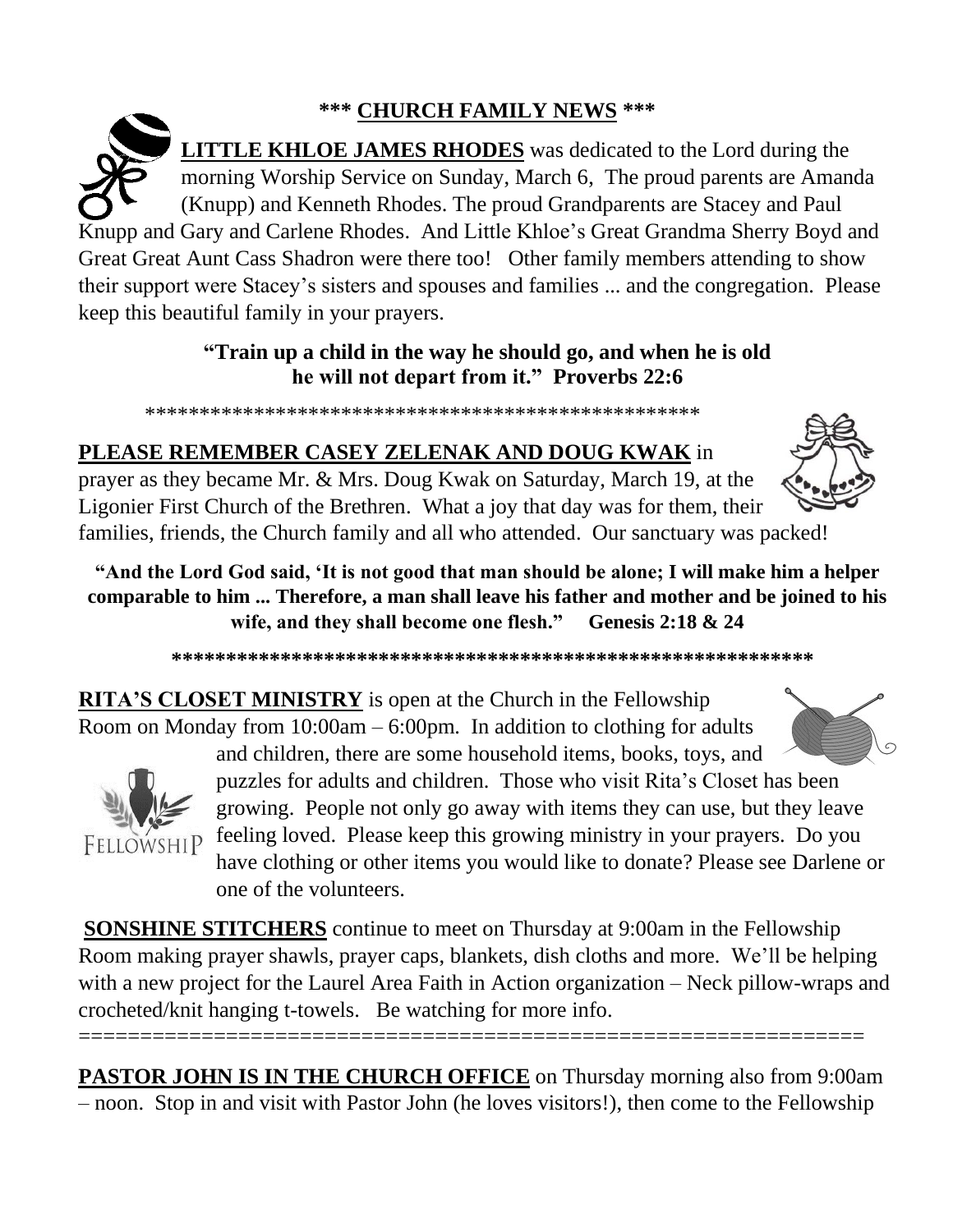Room to visit with the stitchers (they love visitors also!). Make a morning of it! Both "visiting areas" have coffee, but the Stitchers have refreshments! (We do share them with Pastor John and visitors!) The snacks are delicious (but not always healthy!!) Stop in!

## **JUST A REMINDER: LENT BEGAN ON ASH WEDNESDAY, MARCH 2, AND THE LENTEN FOOD OFFERING FOR THOSE IN OUR COMMUNITY BEGAN AS WELL**. A special thank you to the Witness Commission for organizing and sponsoring the food drive

again this year. Pick up the special bags (green and purple) in the Narthex to be used for this Lenten Food Project. Fill the bags with the



items suggested on the papers attached to the bags and return them to the Church by Easter Sunday, April 17. The food bags will be distributed wither through our local school district or local food bank. **IF YOU HAVE ANY QUESTIONS, PLEASE SEE DEBBIE MCINCHOK or any member of the Witness Commission.** Thank you all for your generous heart and thanks to the Witness Commission.



**LOOK WHAT'S COOKING! HAM LOAF** The Men's Breakfast Group and Women's Fellowship are teaming up to make Ham Loaf. Through very questionable means (Shh!), the recipe has been obtained (thanks to Paul Shumaker). On **Saturday, April 9**, immediately following the Men's Breakfast, sleeves will be rolled up and this favorite main course

will be prepared for your enjoyment when and where you choose. An order form is available in the narthex so we can get an estimate of our supply needs. Men and Women: Meet at the church at about 10:00am Men: If you're coming to the Men's breakfast meet at the Church at 9:00am and join in the fun (and work) and fellowship. Many hands make light work.

==================================================================

**(JUST A NOTE)**: We found in the March, April, May 2012 Brother's Keeper an article about the Men's Fellowship Ham Loaf Sale: It read: "Famous two-pound ham loaf for \$9.00. Pick up was March 24, 2012! "Proceeds fund various ministries the group undertakes during the year within and beyond the church."



**EASTER FLOWERS FOR SALE – ORDERS DUE MARCH 28TH!** Michelle Black has the order forms listing the flowers that are available (and the price) for Easter. She would be happy to receive your order by March 28th, pick them up at Ray's Nursery, and arrange them in the sanctuary for Easter Sunday morning. Following the Easter Sunday Service, you may pick up the flowers you ordered and take them home. **Thank you, Michelle for taking care of the orders for us –**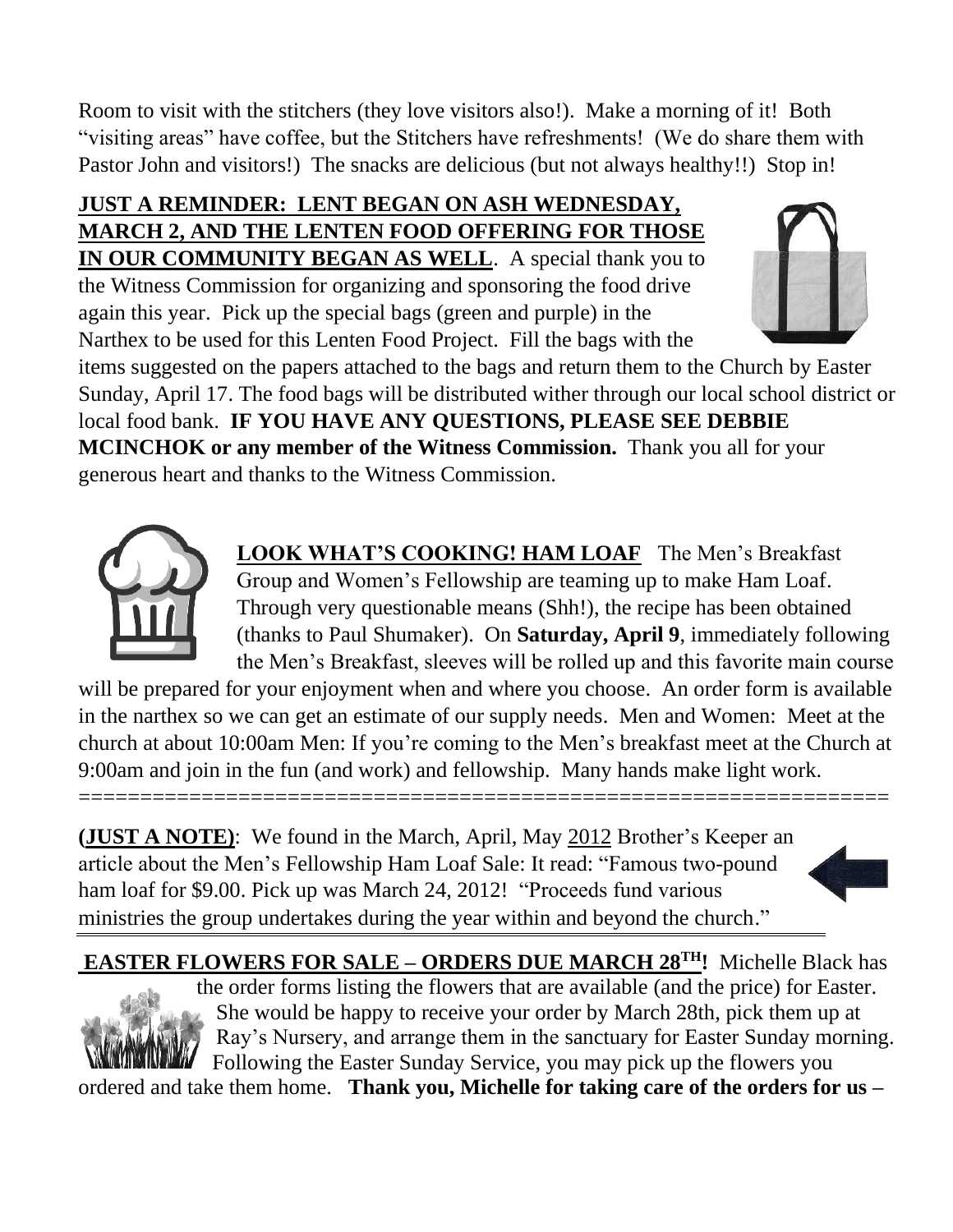**and thank you to those who will be purchasing the flowers to beautify the sanctuary for Easter.**

**==============================================================**

**CAMP HARMONY NUT & APRICOT ROLL FUNDRAISER**. See the order forms in the Narthex or see Elaine Boyd. The cost is \$12 each or 2 for \$20. The deadline for the order is APRIL 4<sup>th</sup>. Rolls will be ready in time for Easter! Please give your orders to Elaine Boyd.

**PALM SUNDAY IS APRIL 10.** Please join us as we celebrate Jesus' triumphant entry into Jerusalem. A special blessing for Palm Sunday will be the performance by the new Children's Choir. It was suggested that a children's song that was shared years ago be taught to the children. Come and celebrate Palm Sunday with us and hear the sweet singing voices of our children. A special thanks to Pam, who will be playing the piano and Stacey who been teaching the song practicing with the children. (NOTE: Pam told Stacey at the first practice that when Stacey was little she and the children sang this song in Church!)



### **LOVE FEAST & COMMUNION – MAUNDY THURSDAY, APRIL 14**

*at 6:00pm***.** "The evening meal was being served when Jesus got up from the meal, took off His outer garment, and wrapped a towel around His waist. After that, He poured water into a basin and began to wash His disciples' feet, drying them with the towel that was wrapped around Him." John 13:17

The Deacons are extending the invitation for all to come to the Lord's Table. Please join us.

**[The Love](https://creativecommons.org/licenses/by-nc-sa/3.0/) Feast lesson is remembered and renewed, and we are extending the invitation for all to come to the Lord's table.**

**++++++++++++++++++++++++++++++++++++++++++++++++++++++++++++++++**

**"We indeed have neither a new church or any new laws. We only want to remain in simplicity and true faith in the original Church which Jesus founded through His blood. We wish to obey the commandment which was in the beginning." - Alexander Mack.**

**+++++++++++++++++++++++++++++++++++++++++++++++++++++**

## **GOOD FRIDAY – APRIL 15**

**"When I survey the wondrous cross, on which the Prince of glory died. My richest gain I count but loss, and pour contempt on all my pride."**

**+++++++++++++++++++++++++++++++++++++++++++++++**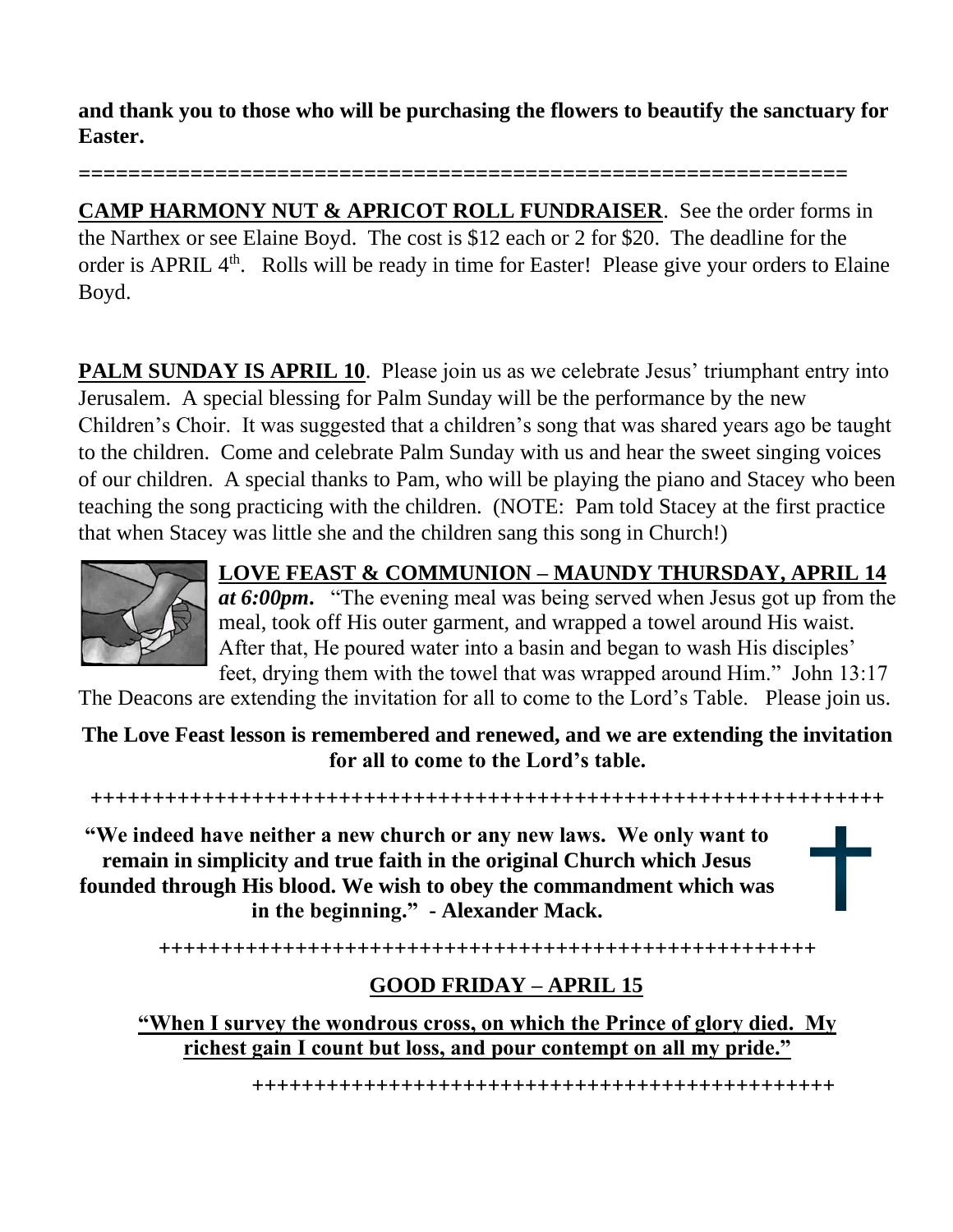

**EASTER SUNDAY "SONRISE" SERVICE -** Join us at **6:30am** in the Sanctuary to celebrate the resurrection of our Lord and Savior Jesus Christ. Following the service, plan to join us in the Fellowship Room for an early morning breakfast prepared by Sheri Boyd. Plan to stay for Sunday School at 9:30am and the Resurrection Sunday Worship Service at 10:30am. "What a day of rejoicing it will be." We hope to see you!

\*\*\*\*\*\*\*\*\*\*\*\*\*\*\*\*\*\*\*\*\*\*\*\*\*\*\*\*\*\*\*\*\*\*\*\*\*\*\*\*\*\*\*\*\*\*\*\*\*

## **HALLALUIAH! CHRIST IS RISEN!**

*"He lives, He lives, Christ Jesus lives today! He walks with me and talks with me along life's narrow way. He lives! He lives! Salvation to impart! You ask me how I know He lives? He lives within my heart. HAVE A BLESSED EASTER SUNDAY.*

**ADOPT A MAILBOX!** Did you ever pick up your mail at the Church and discover a mailbox that was bursting at the seams with mail? NOW IS YOUR CHANCE! If you know the person is in Church that Sunday, you can do one of two things: Remind them that there is a lot of mail in their Church mailbox, or you can grab all of that mail and



take it to them! (Note Postal Regulations do not apply! This is NOT tampering with the mails!) NOW THIS IS your even bigger moment to shine! If the folks are not in Church, grab one of the bigger envelopes on the top of the mailboxes, stuff their mail therein, address it – and don't forget the stamp! Since, in most cases, it will take more than one first class stamp, there are stamps to cover the **additional** postage – also on top of the mailboxes. (You will still need to use your own first-class stamp – the stamps provided are for the additional ounce of postage.) Now if everyone in attendance adopted just one mailbox, everyone will be kept informed of the goings-on in the Church in a very timely manner. Be creative and write them a note while you are at it. Or maybe hand deliver the envelope instead of mailing it! Remember, at most it will cost you one first-class stamp and you just might put a big smile on someone's face!

### **SOMETHING NEW FOR THE CHILDREN**:



Thank you to Michelle for taking on another new project for the children… Clipboards! She creates a word search using the Scripture



Lesson Pastor John is using on Sunday morning, puts them on a clipboard and distributes them to the children before Church to occupy them - and maybe learn a new Bible Verse. Also, she's putting together little tote bags filled with markers, crayons, and more to keep the little ones busy during Worship. Thank you Michelle.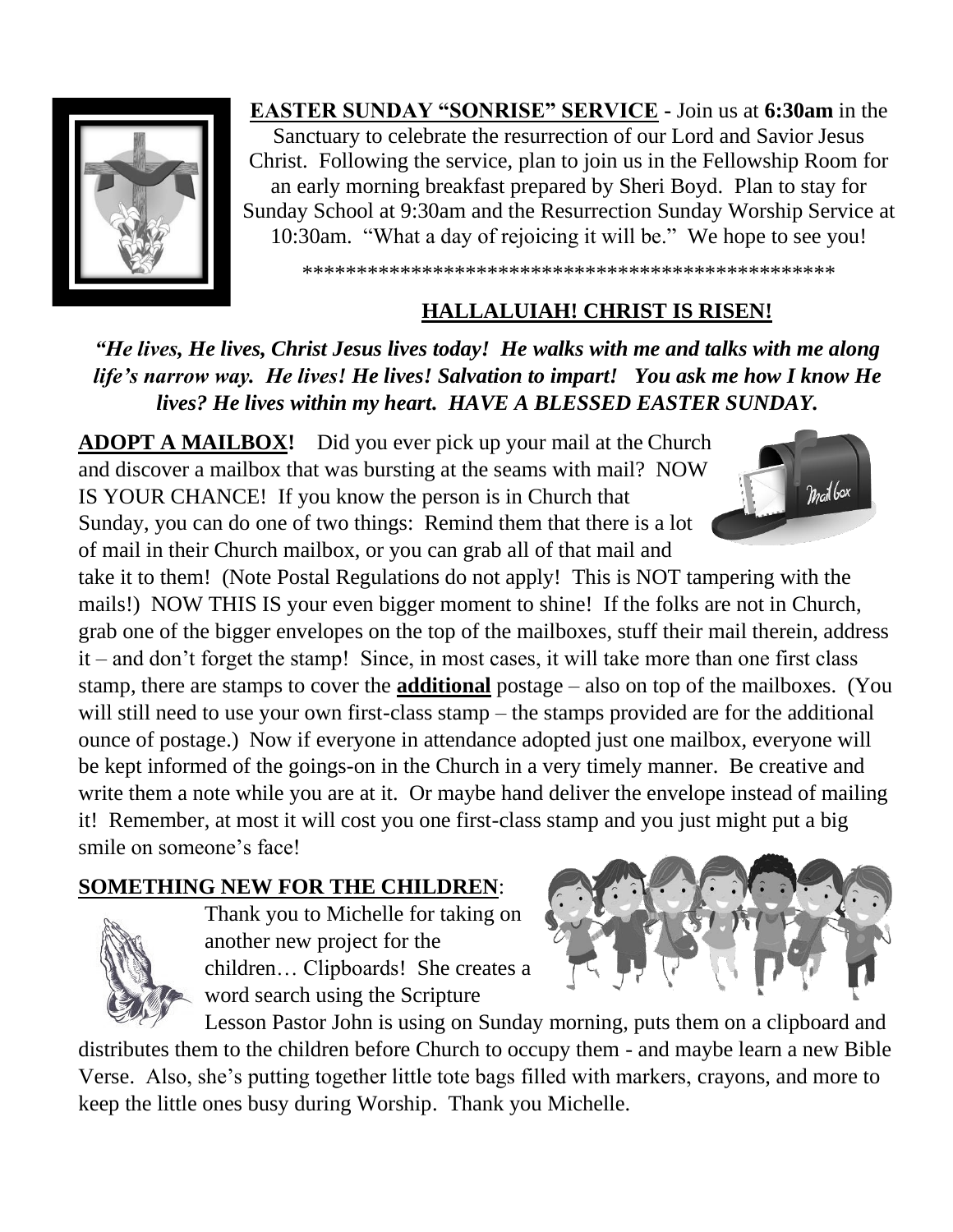**IN OUR FEBRUARY 27 CHURCH BULLETIN** Elaine included this Responsive Invocational Prayer: Prayer is needed as the world goes through difficult unrest. Please be in prayer - "Dear God. Please help us as we pray over and intercede for the people of both Ukraine and Russia: We pray for the leaders of both countries to know Your truth and peace and be transformed by Your Holy Spirit, and that they would seek to lead their countries in the way of peace and not war. We ask You God to intervene. We pray for wisdom as world leaders maneuver, strategize, and speak out. We pray that you would move in their hearts and guide their steps and plans. We pray for peace, comfort, and protection to cover the people of Russia and Ukraine. We ask to see Your glory amid this great struggle. We pray that you would be glorified through the people of Russia and Ukraine who are following you. We ask for open doors of opportunities for the Gospel to be shared and received. We pray that you would make Your name known across Ukraine and Russia as the result of any conflict. We pray that the people of Ukraine and Russia will still have access to Your Word. Amen."

**JUST AN FYI FROM OUR BULLETIN INSERT**: The Association of Churches will be meeting at our Church on Monday, May 2<sup>nd</sup>. See Elaine for details.

NATIONAL DAY OF PRAYER will be Thursday, May 5<sup>th</sup>. Beginning at 7:30am there will be a Prayer Breakfast Buffet will be at 7:30am at the Barn. Carol and Dave's in Ligonier will be preparing the meal. The cost of the breakfast is being underwritten by "a friend of the Association of Churches." Please see Elaine for your tickets as RSVPs must be made ahead of time.



The deadline for getting your ticket is Monday April 25. Mark your calendar and plan to attend. Guest speakers are being lined up. See Elaine if you have any questions.

## **MOTHER'S DAY IS SUNDAY, MAY 8.**

"God made a wonderful Mother, a Mother who never grows old. He made her smile of the sunshine, and He molded her heart of pure gold. In her eyes he places bright shining stars. In her cheeks fair roses, You see, God made a wonderful Mother, and He gave that dear Mother to me." \*\*\* "A Mother is a gardener planting the seeds of faith, truth, and love that develop into the fairest flowers of character, virtue,

and happiness in the lives of her children."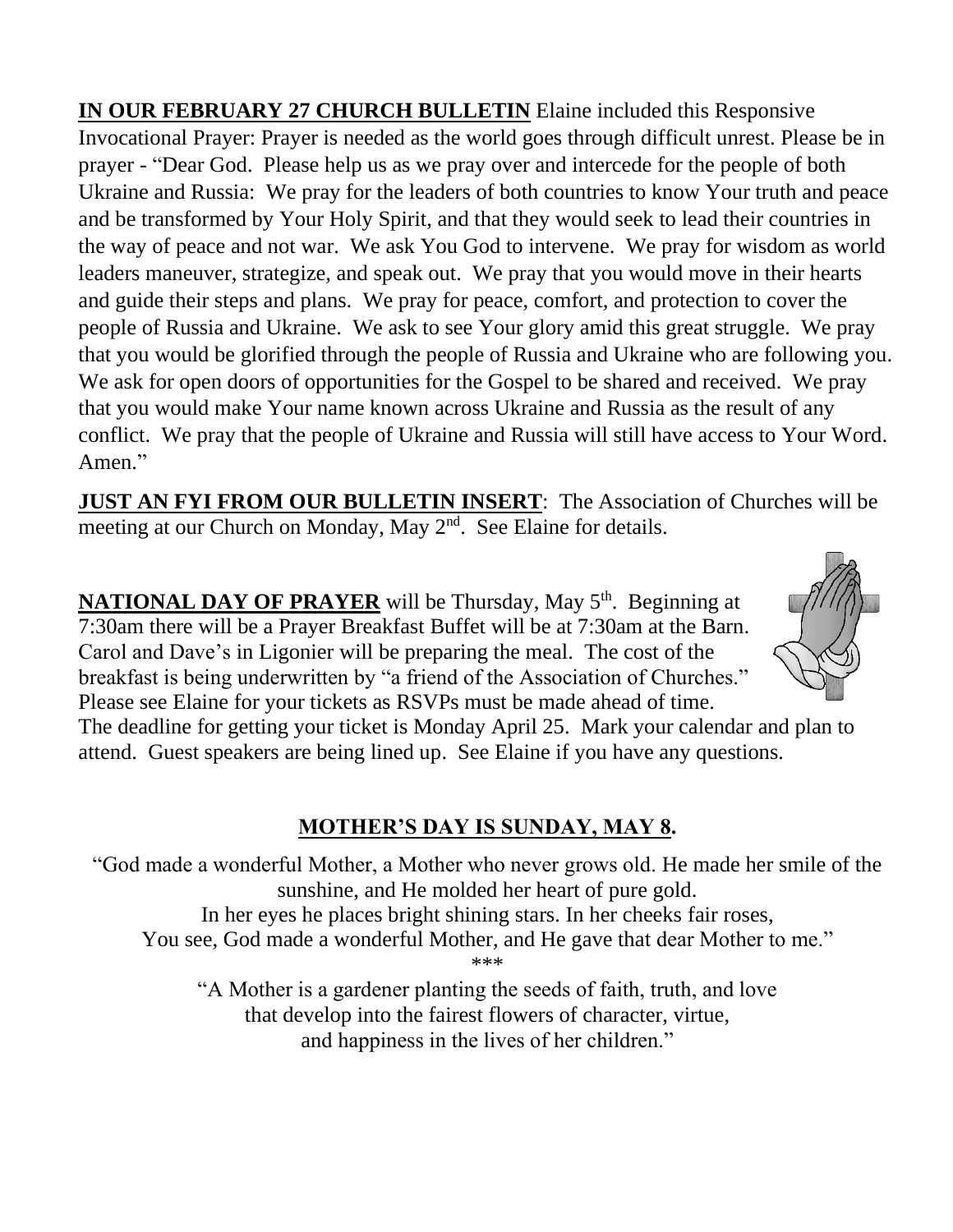**BEGINNING THE MIDDLE OF MAY** we'll be working on the **June-July Church Newsletter**. Between now and then, if you come across anything you would like included, an article about an upcoming event, a poem, a favorite Scripture lesson - please put it in Pastor John's mailbox, hand it to us at Church, or send it by email. Thank you.

## **WE HAVE SOME GREAT TECHNICIANS IN OUR CHURCH**.

The men (and women) who work our sound system are truly gifted – and they're so faithful each and every Sunday – and when we have a service during the week. When we've had funerals there are some who leave work, take care of the sound system for the service, then return to



turn it off. That's amazing! God has blessed our congregation abundantly with faithful people who share many, many gifts. They've even worked on getting earphones for t[hose](https://creativecommons.org/licenses/by-nc-nd/3.0/)  who have difficulty hearing the service. God Bless them all – and thank y[ou. \(W](https://creativecommons.org/licenses/by-nc-nd/3.0/)e aren't mentioning names because they would be embarrassed!)

### **\*\*\*\*\* LOOKING INTO JUNE \*\*\*\*\***

**A MEMORIAL SERVICE FOR CHARLES AND FAY HARR** will be held at the Church on Saturday, June 11 at 2:00pm with a luncheon planned afterward. Mark your calendar and be watching for more information. Charles and Fay were a dear, active couple and many in our congregation have wonderful memories of them. Mark your calendar and plan to attend and support the family.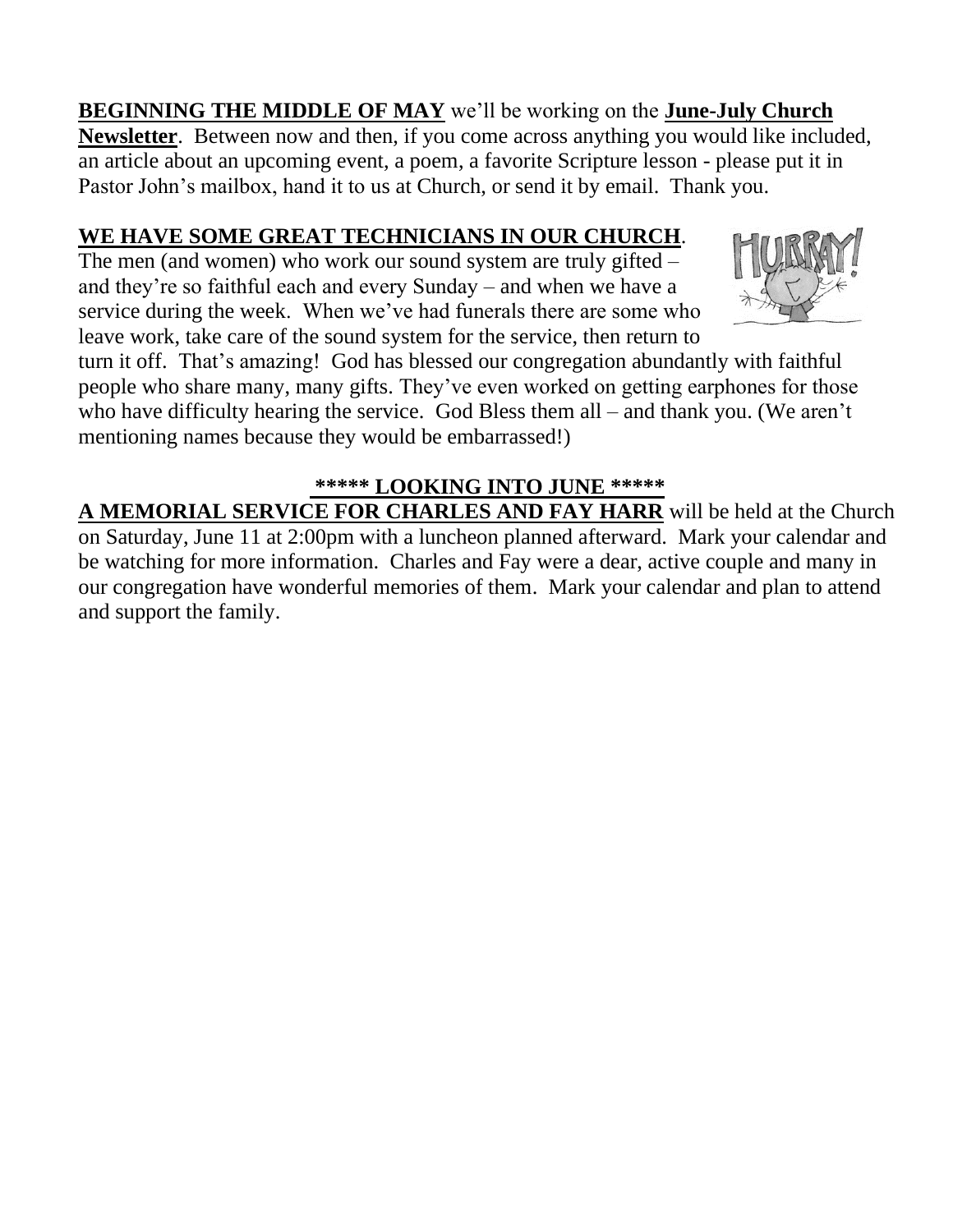**FIRST CHURCH OF THE BRETHREN 405 ROUTE 271 LIGONIER, PA. 15658-9245**

**EMAIL: [lcob1888@gmail.com](mailto:lcob1888@gmail.com) CHURCH WEB SITE: Ligonierfirstcob.org**



# **EASTER SUNDAY – APRIL 17 SONRISE SERVICE – 6:30 A.M. \* SUNDAY SCHOOL 9:30 A.M. EASTER SUNDAY WORSHIP – 10:30 A.M. ALLELUIA! CHRIST IS RISEN!**